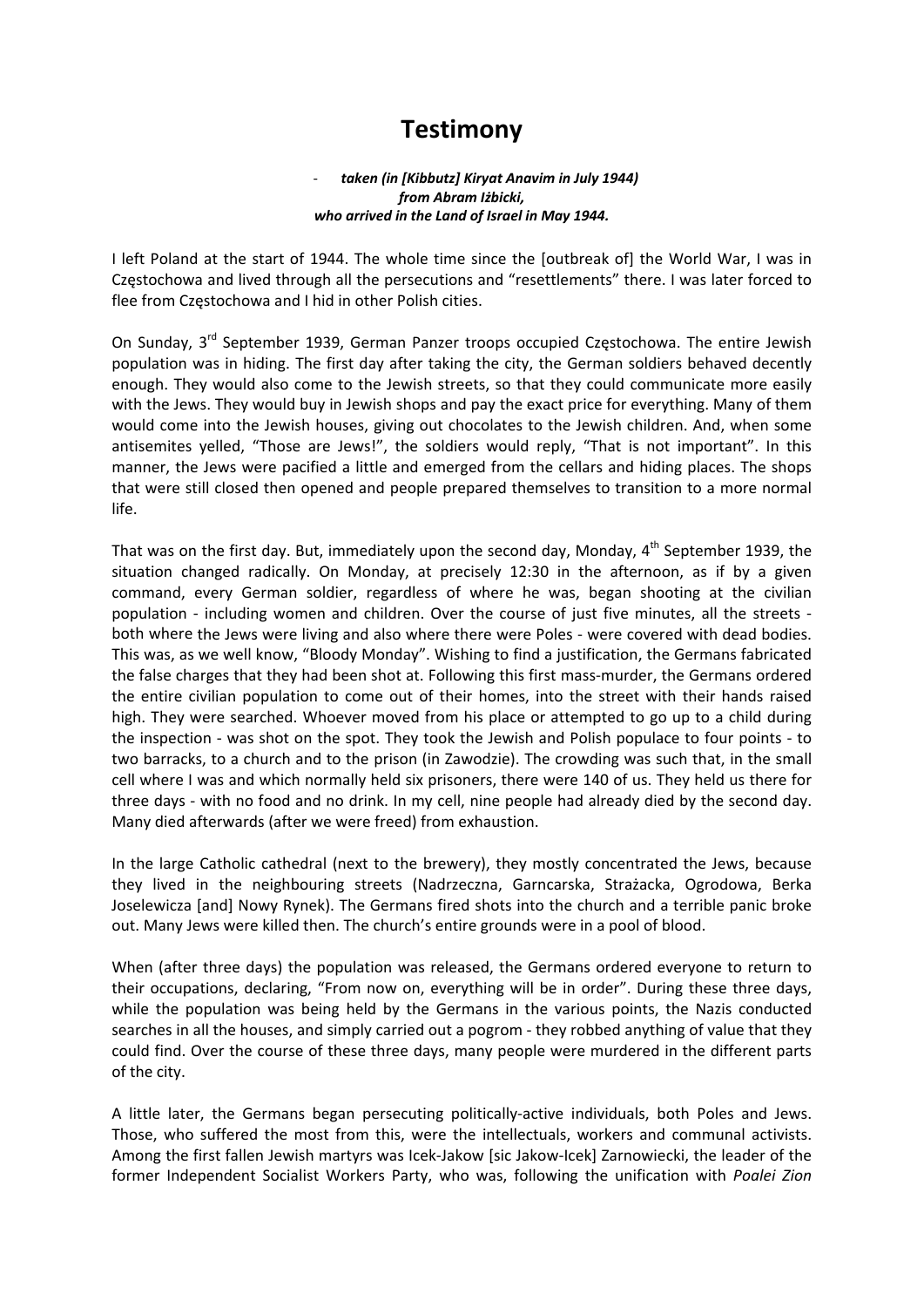(Zionist Socialists), the secretary of the Częstochowa *Poalei Zion* Committee. Zarnowiecki organised the first Jewish kitchens, various cooperative institutions and would heroically aid the Jewish masses in the hardest of times. He raised everyone's courage and energy. The Germans sent him away to the concentration camp in Oświęcim ‐ effectively death camp, where he was killed after prolonged torture. Afterwards, his wife in Częstochowa received an envelope from Oświęcim with some ashes. Mojsze Berkensztadt, the Bundist activist and member of the *Kehilla* Management Committee, also walked down that same road. The Revisionist activist Szmul Nemirowski met a similar fate.

Yet, by comparison with other cities, the situation in Częstochowa was much better. This was constantly brought home to us, because many refugees would arrive in our city ‐ first of all, those from the Polish *shtetls* which had been annexed to the Third Reich (Łódź and the vicinity, Wieluń, Krzepice, Kłobuck, Pajęczno).

That is how the situation was until the summer of 1941, when the Germans began the war with Russia. Then, the period of "resettlements" began, meaning that the Jews were told to leave various *shtetls*, and to go wherever they wanted. Among others, the Jewish population of Płock ‐ which had also met this fate ‐ came to Częstochowa during this period. The Częstochowa Jews took in the Płock Jews with extraordinary kindness and warmth. They were given clothes and accommodation. The small children were taken into people's own homes [and] provided for. Yet, despite all this, the mortality rate of the Płock Jews was extraordinarily high (due to exhaustion and the suffering which they had endured). Every day, dozens of funerals would be held for the Jews of Płock.

## **The Residential Regulations Question**

*The map of the Big and Small Ghettoes*

The matter of residential rights was a bizarre one, and changes were made several times - but always for the worse.

> a) At first, Jews were forced to live within a designated quarter, but which was very large and encompassed most of the streets where the Jews had lived previously - starting from the railway bridge on the First Aleja, across the Old and New Markets, to the prison bridge in Zawodzie on one side, and from the bridge by Mottes' factory, across ul. Krakowska and Warszawska, up to the street of the "Three Crosses" (altogether, some sixty‐odd streets).

> Jews were allowed to occupy shops and workplaces also, outside the aforementioned streets, and Jews were permitted to go about freely in the entire city. There was no walled‐in ghetto. The Germans even forbade calling the Jewish streets a "ghetto". It was called "*das Juden Wohnviertel*" [the Jewish residential quarter]. The Christians had the right to come inside here, and they traded with the Jews – under, needless to say, the pitiful conditions of the times, when people would sell earrings, a wedding ring or a watch for a small amount of chickpeas, flour or other necessities.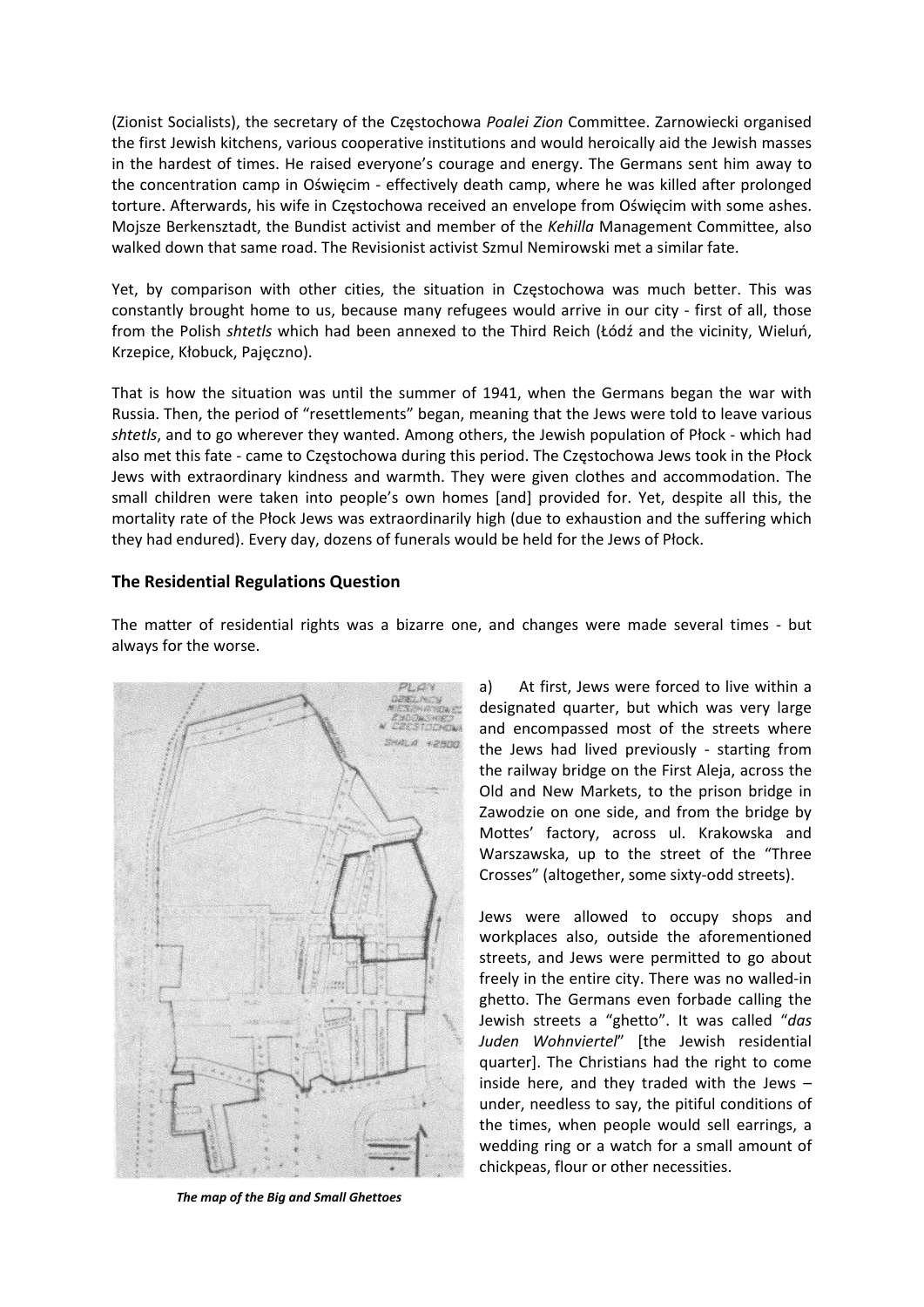b) During the second period (from the end of 1941), Jews were no longer permitted to have any shops or occupations inside the general parts of the city, but exclusively within the "*Juden Wohnviertel*", where they were living. That said, the Christians still had the right to enter there. Jews could only go into the Christian parts of town with a special permit. All large Jewish businesses and enterprises were either completely taken over by the Germans, or continued under the Jewish firm ‐ only with a German commissar. The Jewish owner was forced to work there as an employee. Various other individuals (Poles) were also employed as commissars, who had first become "Germans" only after the German occupation, such as Lesicki (a great merchant), Wołoszczyk (wholesale colonial goods shop; formerly a "*narodowiec*" [(Polish) nationalist]) and Władysław Bączek (previously a great coal merchant [and] active *Sanacja* figure). When the Jewish labourers, who performed different types of work at the orders of the Nazis, sometimes approached the latter requesting bread or a little water (if the Nazi controllers were not around), he replied that he did not understand any Polish at all. Moreover, he warned us of "consequences", should we approach him again.



*A bread card [TN: Besides bread itself, this card features coupons for rations of flour, meat, sugar, marmalade and "miscellaneous" items]*

c) The third period began in March‐April 1942. The ghetto was made much smaller. Under pains of death, the Christians were no longer allowed to enter the Jewish streets, which incidentally, had already received the designation of "ghetto."

The hunger then was harshly felt. Black bread costed 36 złoty (2kgs. of potatoes ‐ 4 złoty). Despite this, hungry Jews would leave the ghetto, to the Christian streets, to buy a little loaf of bread. When they were caught or denounced, they were shot on the spot. But the need was so dire that, the very next day, after an execution for such a "sin", other Jews went outside the ghetto.

 Parallel to this, the forced labour was intensified. Eevery day (seven days a week), all Jews ‐ men and women between aged 15‐55 ‐ went to work at the *Ostbahn*, the power station, the water‐management (regulating the rivers), the army staff, military construction sites, as well as in the heavy war industry and in industries essential to the [German] war [effort], such as Częstochowianka, Mottes and Enro (the former Jewish ironworks of the Rotsztajn brothers). Many Jews were deliberately sent to the two largest factories, formerly Raków and Pelcery, which had now been unified as a "Göring enterprise"<sup>1</sup> under the name "HASAG".

d) During the fourth period, the ghetto was reduced even further, and all the streets (for example ul. Tartakowa, Krakowska, Strażacka [and] Wilsona), which "cut into" the Christian neighbourhoods, as it were, were divided. The ghetto became "rounded" and was strategically prepared specifically for the upcoming persecutions and murders.

#### **The Liquidation**

The state of the Jews progressively worsened even more. Young men, aged 16‐30, were sent away in special trains to various labour camps outside Częstochowa, such as, for instance, Skarżysko, in the

<sup>1</sup> [*TN: The "Reichswerke Hermann Göring" was an industrial steelworks conglomerate of Nazi Germany*.]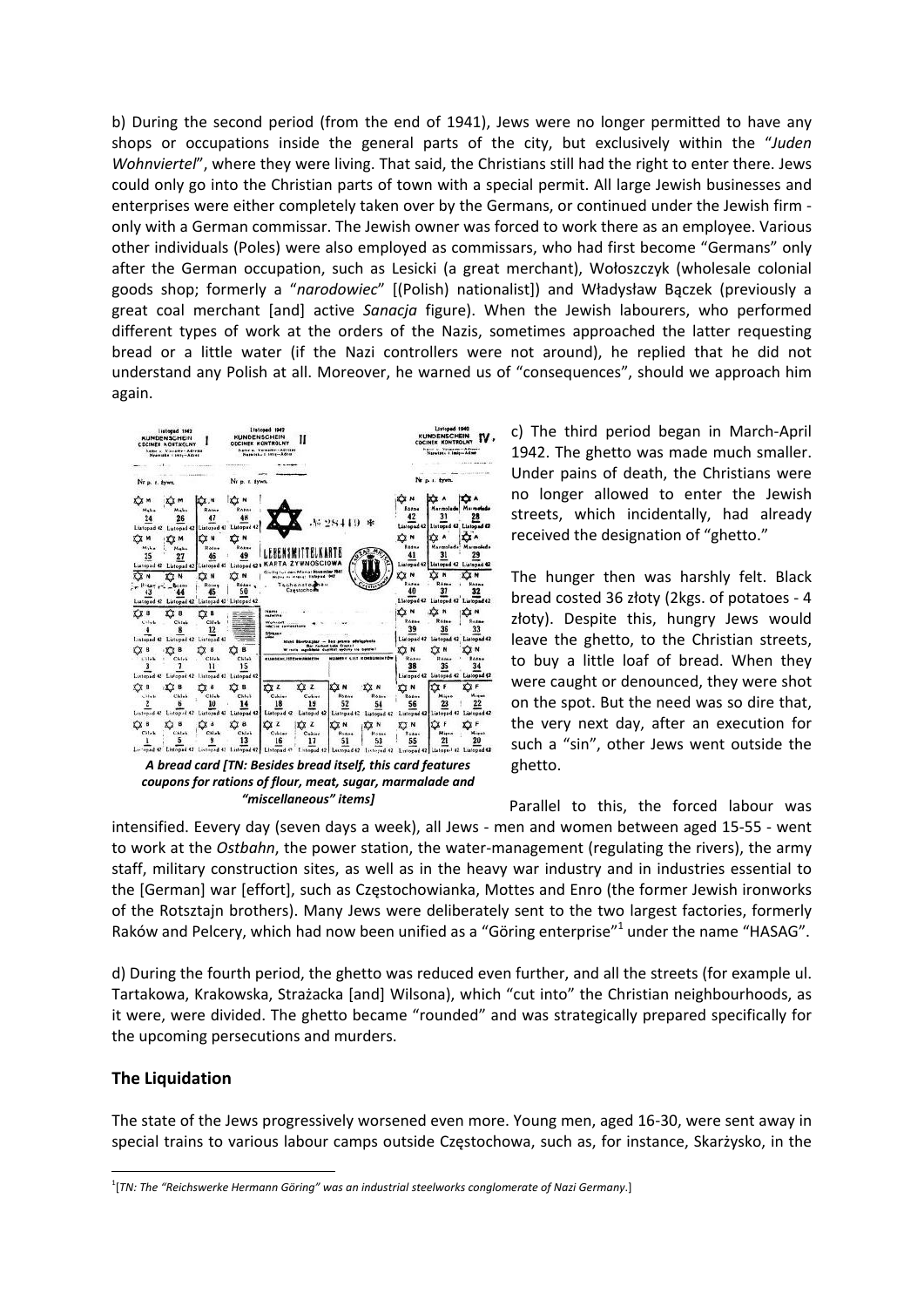Lublin region [and] later to the Radomsko region (Topisz<sup>2</sup>[and] Gidle). Day in and day out, we would receive ever more terrible news about them. The mortality rate among them grew. Shortly before the destruction (September 1942), they were brought back to Częstochowa, so that they should go, together with all of us, to be murdered in the most horrific manner.

At the beginning of September 1942, rumours began to spread to the effect that, on 22 $^{\text{nd}}$ September, the liquidation of Częstochowa Jewry would take place. All trembled with fear, because the earlier rumours regarding the liquidation of the Włoszczowa *shtetl* (a neighbouring *shtetl*) ‐ had [indeed] come to pass. As a consequence, the panic became several times greater. Jews took the best possessions they owned ‐ merchandise, jewellery, money ‐ over to Christians, so that, when the calamity arrived, they should be able to hide out with the Poles, or be saved by them in some manner or other.

On Yom Kippur Eve [*Erev Yom Kippur*], the *Hauptmann* [Captain] of the *Schutzpolizei*, the SS Major<sup>3</sup> Degenhardt, summoned to him the Chairman of the Judenrat, J.L.<sup>4</sup> Kopiński. Before the War, Degenhardt had lived in Dąbrowa Górnicza, where he had his property and assets. He is a sixty‐year old man with a higher education, exceptionally well‐mannered and deems himself a great intellectual and aristocrat. (He has a scratch on his right cheek, presumably from a duel.) He played a gruesome role in the murder of the Jews in Częstochowa and the neighbouring towns. He was commissar of the special 7<sup>th</sup> SS Division<sup>5</sup> (*Judenabteilung* [Jews Division]).

Upon summoning the Chairman of the *Judenrat*, Degenhardt asked him to convey his holiday greetings to the entire Częstochowa Jewish population. He stated that he was aware of the atmosphere of panic among the Częstochowa Jews, but that it was absolutely groundless. He knew that the Częstochowa Jews had the best reputation with the German authorities ‐ that they worked in the factories and that, at that precise moment, the military had placed very large orders in those branches of industry in which the Jews were working. In conclusion, he asked Kopiński to calm down the Jews and that they place their trust in him, adding, "I am, after all, their father and I care about them". In the highest of confidence, he told Kopiński that, on the  $27<sup>th</sup>$  of that month, there would in fact be news in Czestochowa, but not concerning the Jews - 10,000 Christians would be sent to work in Germany, digging up potatoes. At that same time, thousands of young SS *Totenkopf*<sup>6</sup> men arrived ‐ but many took this to mean that the Poles were [in fact] being sent to work in Germany, because that was, after all, what Degenhardt had assured.

The Jews went to *Kol Nidrei<sup>7</sup>* with a heavy heart. My mother said to me, "Even if, until the Yom Kippur of next year, we should have worse times yet, but we only come out alive ‐ [then] we will survive already". With their prayer-shawls, the Jews went to the clandestine study-halls. They wept terribly, like small children, raising their hands to Heaven in the study-halls, pleading for mercy. Having cried their fill, after *Neilah<sup>8</sup>*, the people returned to their rooms. Everyone kissed each other and, tearfully, wished one another that this second year should be a more fortunate one ‐ [or] at least, a year of staying alive. Exhausted after the fast, the people lay down to sleep. The youth continued standing in groups long into the night, talking about the fact that the Nazi promises were not to be believed.

<sup>2</sup> [*TN: River near Radomsko (nowadays a wildlife park), where the Nazis put forced labourers to work.*]

<sup>&</sup>lt;sup>3</sup> [TN: Paul Degenhardt was an SS Hauptsturmführer, a rank equivalent to a captain in the military.]<br><sup>4</sup> [TN: As Kopiński's Gentile name was Leon ("Lion"), it is most likely that his Jewish name was Juda-Lajb. This compou of the biblical name Judah - of whom Scripture says "Judah is a lion's whelp" (Genesis 49:9) - and the Yiddish Lajb, or "lion."]

<sup>5</sup> [*TN: We have as yet been unable to identify this division.*]

 $^6$  [TN: Almost certainly ref. to the "SS-Totenkopfverbände" ("Death's Head Units"), the SS body responsible for administering the Nazi *concentration camps, extermination camps, and similar duties.*]

 $^7$  [TN: "All Vows"; opening prayer of the first Yom Kippur service, which is held on Yom Kippur Eve at dusk.]

<sup>8</sup> [*TN: "Closing (of the Gates)"; final prayer at the close of Yom Kippur.*]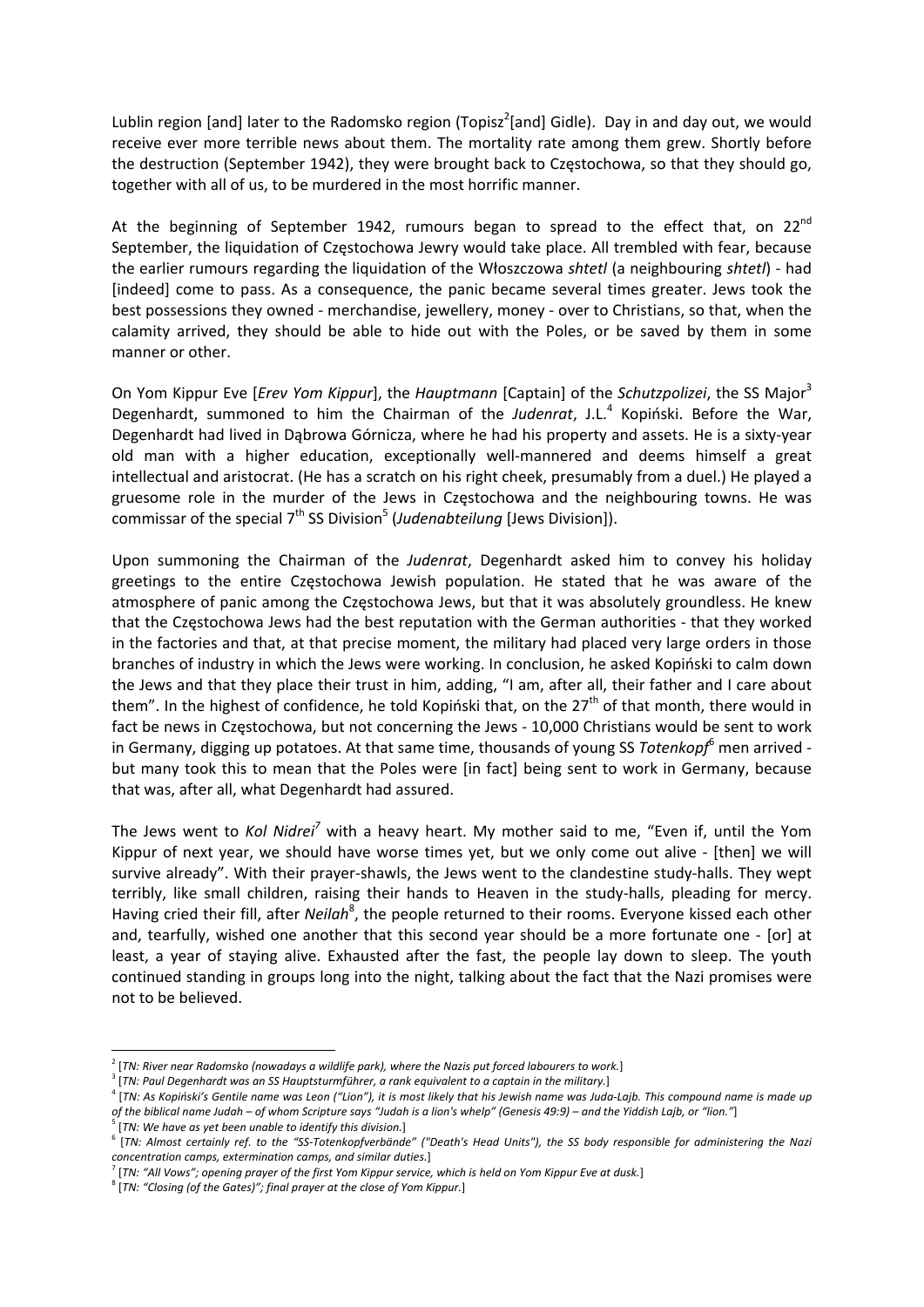On that same night, the fate of Częstochowa Jewry was sealed. At three o'clock in the morning, the ghetto was surrounded by several rings of hooligans: first, by the Ukrainians - murderers who had been trained specifically for this purpose (they were young men aged 16‐25). Alongside them, stood the German gendarmerie. Further off, stood the Polish police [and even] further, in a tight‐packed circle, stood the Nazi police with heavy machine‐guns. Within these three rings, it was swarming with Gestapo agents. A large number had come from the neighbouring cities (Kielce, Radomsko [and] Radom). They drove about in the streets on motorcycles, checking if everything was in order and in adherence with directives.

News of this spread among the population. One felt death hovering in the air. Scenes of desperation were played out. People wrung their hands, [and] no longer had anything to breathe. That night, a chapter of suicides began. The first one to take his own life was Zalman Windman (Zalman the Baker) of ul. Garncarska 22. When someone tried to break out of the ghetto, he was shot on the spot by the Ukrainians. Nevertheless, some of the Jews still managed to pass through the Ukrainian line, and they thought that they had already saved themselves. But they immediately came up against the second line, where the Germans were standing, shooting with machine-guns. In this manner, that night, hundreds of Jews were shot.

At seven o'clock in the morning, all the Jews were ordered to leave their homes and present themselves, in a row, in the street. Each one was permitted to take along a 10 kg. pack. According to houses and blocks, they were taken to the marketplace (*Nowy Rynek*). The Gestapo divisions, headed by the aforementioned Degenhardt, were already standing there. He decided the fate of each individual Jew - with his stick, he indicated who should go to the left - these were taken directly to the carriages at the "Warta" station [on ul.] Towarowa ‐ or pointed to go straight ahead, in the direction of the *Aleja*. The latter were taken, along ul. Wilsona, to the factory buildings of Landau and the *Metalurgia*. It was to this group that I was designated. These Jews, almost exclusively young people, had been chosen to remain in the city in order to carry out the liquidation of the ghetto. In this, Degenhardt did not take any criterion into account, [such as] whether one had a profession and a work card or not. He told one to go left and the other straight ‐ at random. When members of one family did not wish to be separated ‐ and many of those whom Degenhardt told to go "straight" (viz. to remain in the city) preferred to go "left" (that is, to their deaths) rather than be separated from their children and wives – the Nazi leader purposely ordered those Jews to stay put, laughing cynically while doing so. He taunted the people who were being deported, saying, "Have no fear ‐ he will come to you later. You will all meet in dear God's heaven".

Patients in the hospital were shot first thing in the morning. Elderly and infants, who were at home and were unable to leave their homes, were later shot on the spot. The small children, who were in the orphanage, were murdered then and there, alongside the old people [in the aged care home].

Each group of those transported to their deaths consisted of 7,000 people, who were crammed into sixty freight carriages. Then, the Germans paused for two days, until the return of the train - into which another 7,000 Jews were once more packed. These transports continued in the same manner during four whole weeks.

After the first month, the transports departed less often and in smaller groups, because these were the Jews who had hidden in the cellars, attics, etc. The Germans discovered them by searching everywhere, with the aid of trained police hounds. Groups were put together from these people, concentrating them in the courtyard of ul. Katedralna 11, and they were later deported.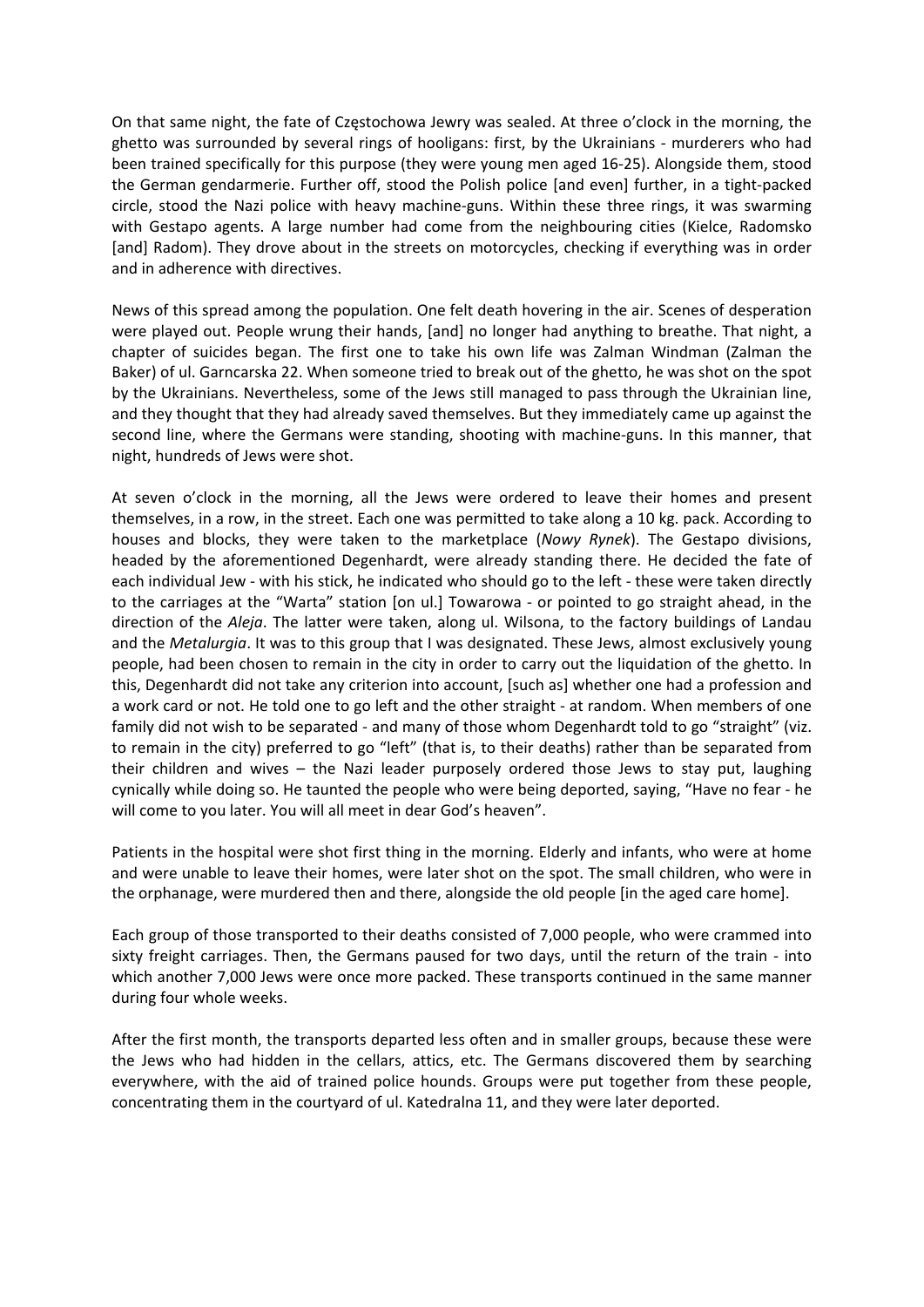## **Those Remaining**

Those remaining in *Metalurgia* (7,000 Jews) were divided into various groups, and were sent out to different military departments, such as to the *Luftwaffe* [Air Force], [or to the] *Armee Dienststelle* [Army Department]. We worked there and also stayed to sleep at night, always heavily guarded by the German gendarmerie. Degenhardt, or his representative, Foreman Roon, would come there. They, once again, "sifted through" the Jews and left only 4,000 of the 7,000. In doing so, Degenhardt and Roon intentionally separated family members ‐ sending one to his death and ordering the other to continue living, even though the hapless Jew in question would have preferred to go to his death together with his whole family.

For the remaining Jews, the Germans made a new ghetto - quite a small one, fenced with barbed wire and heavily guarded by Ukrainians, Germans and Poles. The ghetto consisted of the streets ul. Nadrzeczna (from numbers 48 to 90), ul. Garncarska ([from] Straus' building to the end of the street) and ul. Kozia (from Fajga's candle factory to the Rynek Warszawski). That is where the Jews were brought. Every morning, under police escort, they were led to work ‐ mainly liquidating the previous ghetto. The Jews, who had hidden in the streets of the newly‐designated ghetto, seeing that Jews were living here once again, emerged from their hideouts. The Gestapo did nothing to them ‐ on the contrary, Degenhardt declared that he was very happy that there were more Jews. He ordered that they be treated well, especially the elderly and children. A few Jews from the surrounding *shtetls*, who had been hiding in the woods, also presented themselves at the new downsized Częstochowa ghetto. If, until then, the Germans had shot on the spot every hidden Jew whom they found or was denounced, now it was quite the opposite, Now, nothing was done to these Jews, but [instead] they were brought into the ghetto. Hundreds of Jews, who had hidden in the fields, and especially in the burnt and abandoned houses, or who had tried to save themselves by jumping off trains, were reported, by various Poles, to the agents of the Gestapo. In this manner, the number of Jews, who presented themselves, reached 7,000. Besides these, there remained a certain number of old people and children whose family members did not wish to "sign them up", but kept them hidden with them. At night, they would be given bread and water.

Early one morning, Degenhardt arrived, ordered that the Jew Galster (from the "*aprowizacja*" [provisioning] of the *Judenrat*) be brought before him and, with a revolver in his hand, stated these words to him, "If the poor Jewish children continue to be so badly provisioned and cared for, you will be shot. What fault of the small children is the War, which is a misfortune from God?" To this, Galster replied that, after all, he had no possibility of giving them more products, to which Degenhardt responded, "Yes, you are right about that", and he ordered that, henceforth, Galster be given special rations of milk and eggs for the children.

When news of this spread in the ghetto, people began registering the children who had been hidden. From then on, day in and day out, the children were indeed given special rations of milk and eggs. Shortly afterwards, Degenhardt came to the ghetto and said that "if he knew for sure that there were several women to take good care of the children, he would free them (the women) from their work, in order that they should occupy themselves solely with the children". Special living quarters, on ul. Kozia, were given over for the young children, who numbered more than a hundred. The children were treated well there. Degenhardt would come there every day. He would bring the children presents and pat them on their little heads.

After some time (in December 1942), on an uncommonly frosty day, Degenhardt came to the children's house and ordered the gendarmerie to bring the children to the police guardroom, which was at Town Hall in the Rynek Warszawski. Seeing that a number of children, who were registered in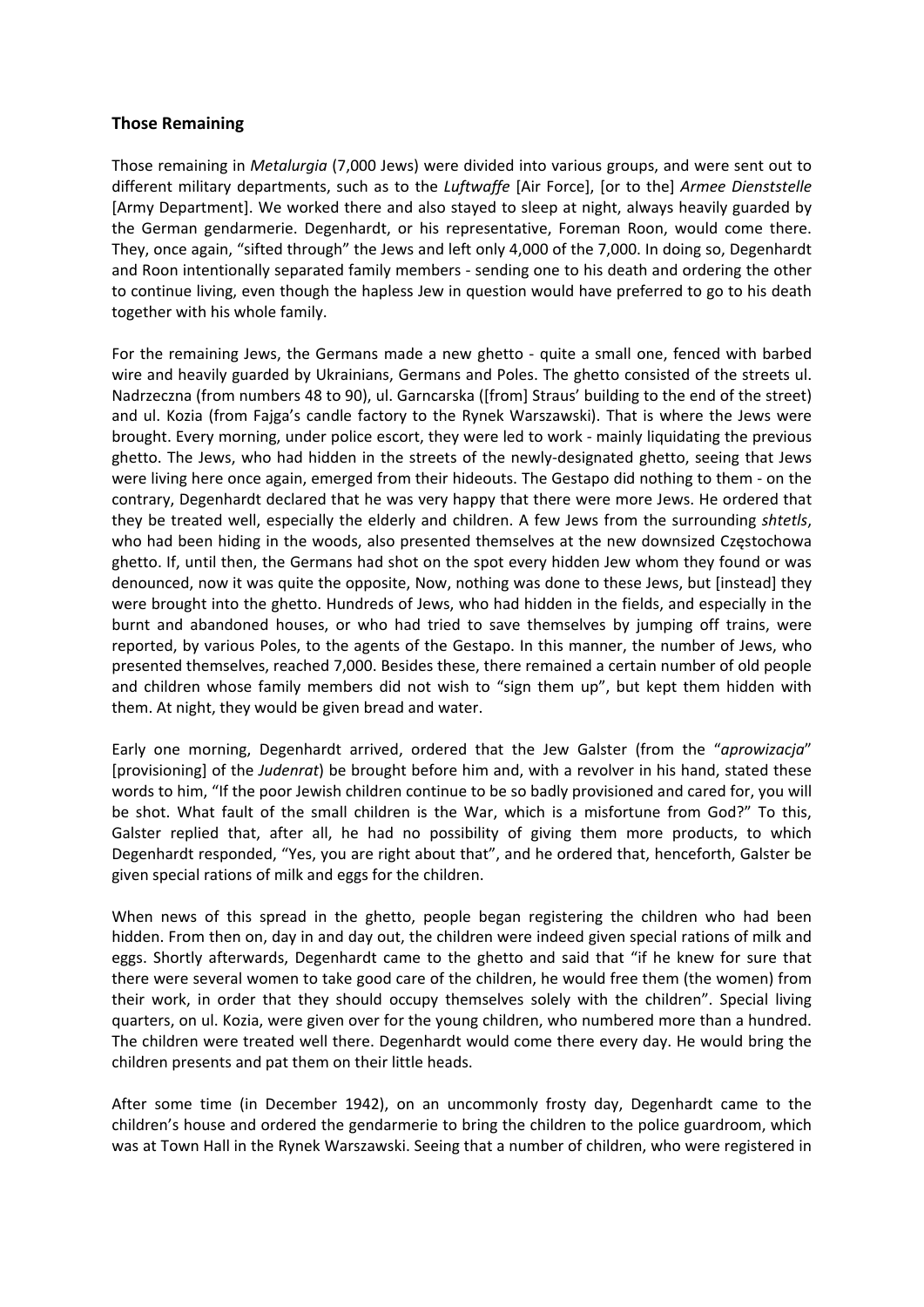the list, were missing, he commanded the *Judenrat* to bring the rest of the children there within two hours, and if not ‐ they would be shot.

The children were brought. They were immediately flung like stones onto manure carts and sent away to their deaths.

Before that, they also stripped the children half-naked and took away their garments. Many children already froze while still on the wagons because, just then, it was one of the harshest frosts. And Degenhardt personally stood by, his face beaming with joy as a sign that, this time, it had "worked out well".

At the start of January 1943, at ten o'clock in the morning, when the Jews were outside the ghetto, Degenhardt's representative, Roon, ordered all those who had been left in the ghetto for different home economy duties (cooking, peeling potatoes, transporting rubbish, fetching coal from the cellars, etc.) to stand in a row. I, too, was among these ‐ together with my younger brother. Soldiers arrived. Several people among us were told to get onto the vehicles. It later emerged that the Germans had received orders to provide one hundred Jews to the labour camp in Skarżysko. But, at the time, as we stood in the rows, we began to think that we were, in fact, being sent away to Treblinka.

At that moment, one of us left one of the rows - a twenty-year-old lad from Radomsko, Mendel Fiszlewicz. He was a member of *Ha'Chalutz* [and] belonged to the local *kibbutz*, where we had begun to arm ourselves and planned an armed struggle. Fiszlewicz came out holding a revolver and, together with a few others, set upon the Nazi representative Roon, meaning to shoot him. But the revolver jammed. Another comrade did manage to shoot, but did not hit Roon. The gendarmerie shot this comrade then and there. Then Fiszlewicz fell upon Roon, tackled him to the ground and struck him on the head with the revolver, making him bleed. When Roon managed to extricate himself, Fiszlewicz hid amongst the crowd. The gendarmerie commanded that the offender be handed over. When we failed to do so, the soldiers raised their rifles in our direction. Then, Fiszlewicz, himself came out and declared, "Here I am, you filthy dog!". Roon and the other Nazis shot Fiszlewicz on the spot.

Soon, a division of the gendarmerie and Gestapo men arrived and, as punishment, decided to shoot every tenth Jew then and there. On purpose, my brother and I stood one next to the other, so that if one of us was shot as tenth man in the row, at least the other one would remain alive. I was one of the twenty‐three chosen to be shot.

We, the twenty-three, were divided into two groups. The first group of eleven men were stood up against the wall in the Rynek Warszawski. The soldiers were positioned opposite them. We still thought that, perhaps, they might not shoot them after all. But the soldiers were given the command "Shoot!", and all eleven fell. Whoever was still breathing was shot a second time. Among them was the lawyer Rozensztajn, Lajzer Trembacki [and] the baker Wiernik.

Then the second group was told to go to the wall. I was among them. But already none of us wished to go voluntarily. One threw himself on the ground. Another was dragged to the wall by his hair. Two of our group started to run, and jumped over the [barbed] wire. The Germans were shooting at them.

And, while all the attention was focused on the runaways, in their direction, I began to pull back towards the crowd of Jews who were in the square and who had been forced to witness the